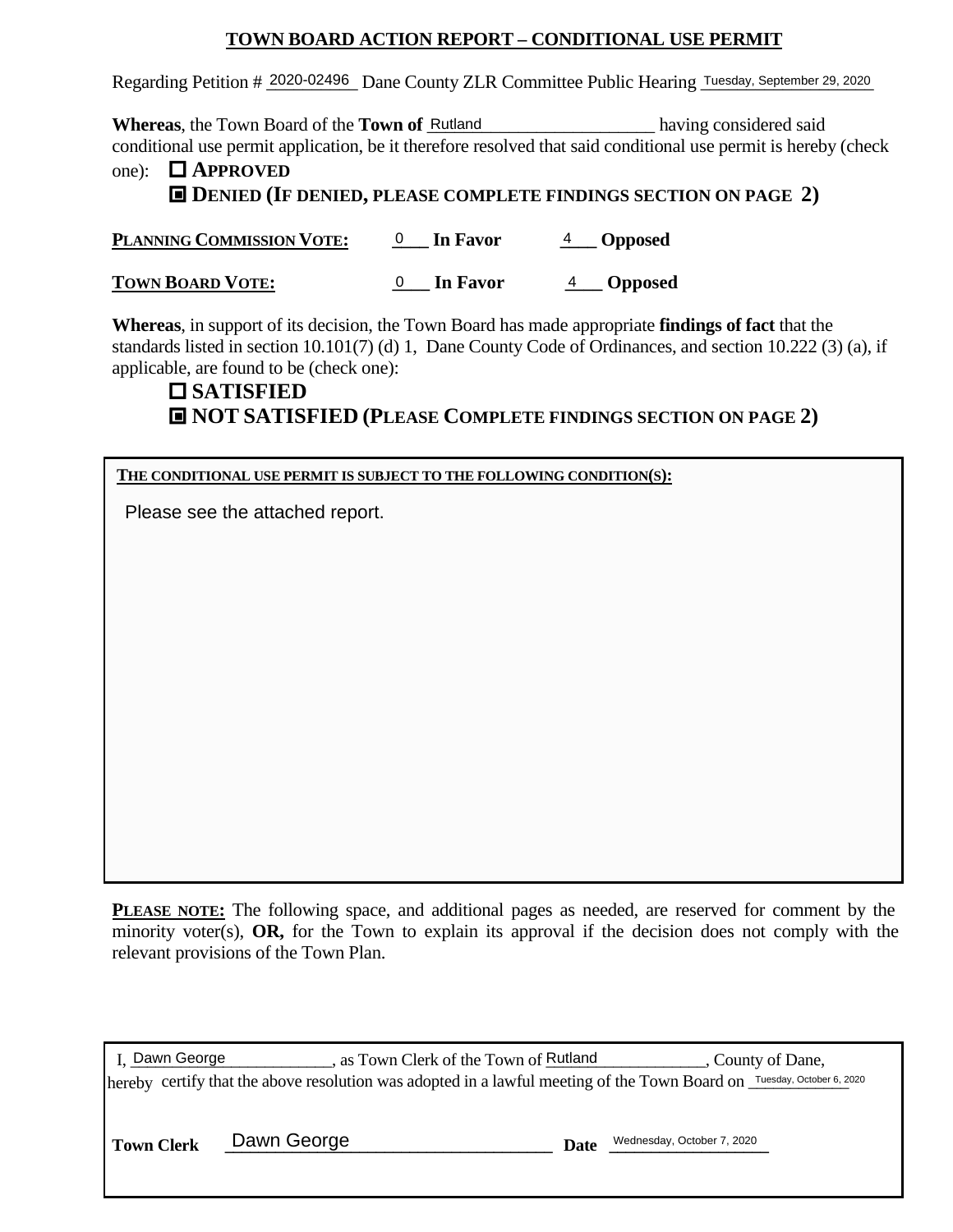# **FINDINGS OF FACT FOR DENIED CONDITIONAL USE PERMITS**

**If the Conditional Use Permit application is denied, please complete the following section. For each of the standards, indicate if the standard was found to be satisfied or not satisfied. Please note the following from sections 10.101 (7) (c) 2 f g and 10.101 (7) (c) 3 d e :** 

*"The zoning committee or applicable town board must deny a permit if it finds that the standards for approval are not met, and must approve a permit when the zoning committee and applicable town board determine that the standards for approval are met."*

> **FOR EACH STANDARD (CHECK ONE / STANDARD) 1. SATISFIED / NOT SATISFIED** ■

- 1. That the establishment, maintenance, or operation of the conditional use will not be detrimental to or endanger the public health, safety, comfort or welfare.
- 2. That the uses, values and enjoyment of other property in the neighborhood for purposes already permitted shall be in no foreseeable manner substantially impaired or diminished by establishment, maintenance or operation of the conditional use.
- 3. That the establishment of the conditional use will not impede the normal and orderly development and improvement of the surrounding property for uses permitted in the district.
- 4. That adequate utilities, access roads, drainage and other necessary site improvements have been or are being made.
- 5. That adequate measures have been or will be taken to provide ingress and egress so designed as to minimize traffic congestion in the public streets.
- 6. That the conditional use shall conform to all applicable regulations of the district in which it is located.
- 7. That the conditional use is consistent with the adopted town and county comprehensive plans.
- 8. If the conditional use is located in a Farmland Preservation Zoning district, the town board and zoning committee must also make the findings described in s. 10.220 (1).

**2. SATISFIED / NOT SATISFIED** ■

**PLEASE INDICATE THE APPROPRIATE FINDING** 

- **3. SATISFIED / NOT SATISFIED** ■
- **4. SATISFIED / NOT SATISFIED** ■
- **5. SATISFIED / NOT SATISFIED** ■
- **6. SATISFIED / NOT SATISFIED** ■
- **7. SATISFIED / NOT SATISFIED** ■
- **8. SATISFIED / NOT SATISFIED**

#### **THIS SECTION IS RESERVED FOR FURTHER EXPLANATION OF THE FINDINGS:**

See attached document.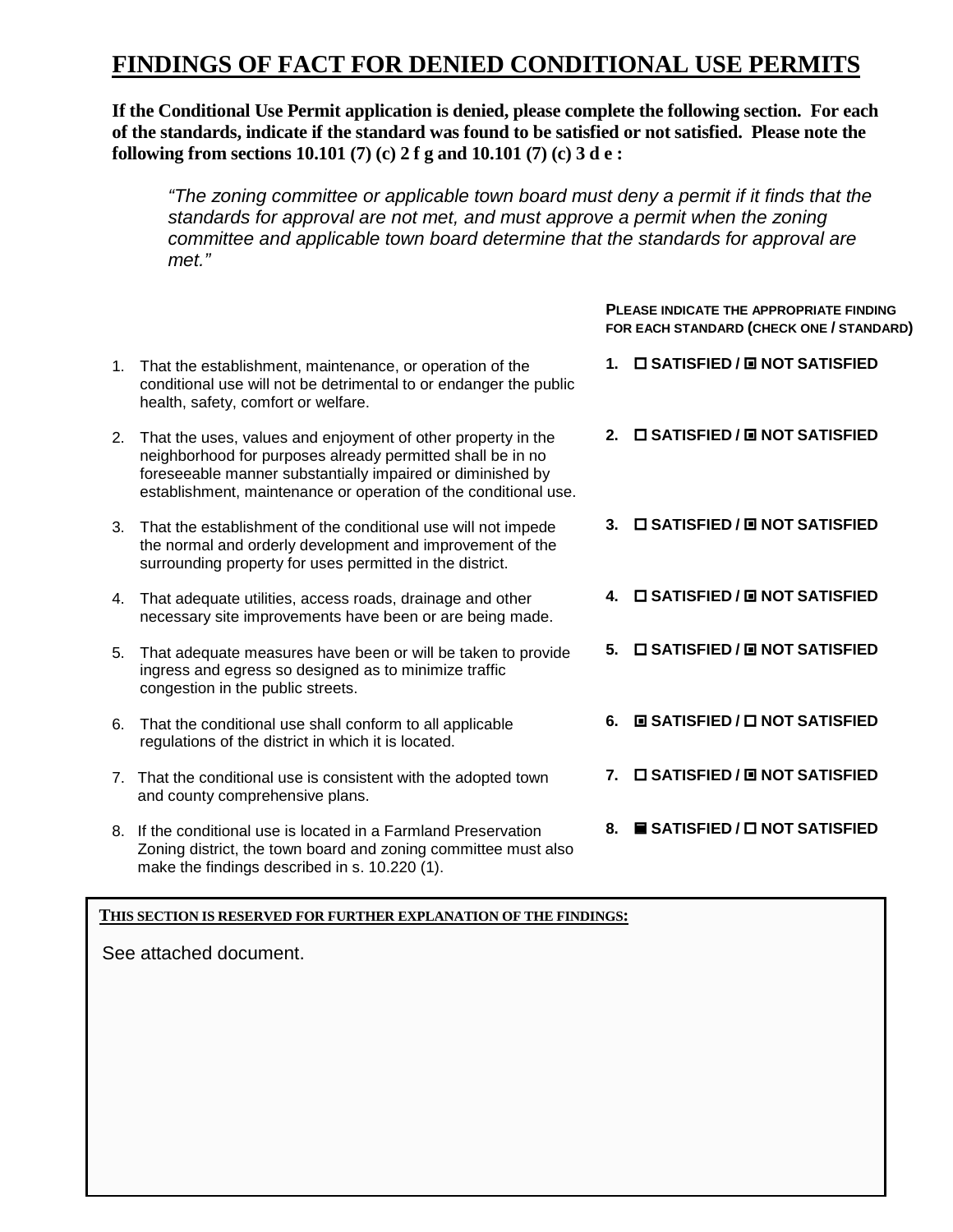## Town of Rutland, Dane County, Wisconsin Action of the Town Board regarding the Conditional Use Permit Application of Kevin Hahn Action taken at the Town Board Meeting held on October 6, 2020

Per Dane County Zoning Ordinance 10.101(7), The Town Board shall make written findings of fact based on evidence presented and issue a determination whether the proposed conditional use, with any recommended conditions, meets all of the following standards:

- General standards for approval of a conditional use under 10.101(7)(d)
- $\bullet$ Any prescribed standards specific to the applicable zoning district. In this case, 10.220(1)(a)
- Any prescribed standards specific to the particular use under 10.103. In this case, 10.103(15)  $\bullet$

## The Town Board met on October 6, 2020 and evaluated each of the eight general standards that must be met in order for a conditional use permit to be approved. Here are the results:

#### General standard #1.

The current quarry operation does not satisfy standard #1 and, therefore, an expansion of the quarry would also not satisfy standard #1. The evidence includes in-person testimony of residents who were in attendance at the public hearing on September 28, 2020, written testimony of residents that was received by the Dane County ZLR Committee and by the Town of Rutland Clerk as well as personal observations of the Town Chairman in correlation to Dane County and Town Comprehensive Plan documents.

The quarry itself, and the proposed expansion, cause great noise, cause dust and fly rock, operate well in excess of 40 hours per week, cause truck traffic that is frequent, damaging to the roads and of great risk to pedestrians and bikers, is of an unknown lifetime meaning reclamation is not conceivable and is in direct violation of several Town of Rutland Goals and Policies.

The vote by the Town Board on this standard was unanimous. All 4 Supervisors (Loughrin, Zentner, Nedveck and Grueneberg) agreed that the applicant does not satisfy general standard #1.

#### General standard #2.

The current quarry does impair and diminish the uses, values and enjoyment of other property in the neighborhood and an expansion would continue this impairment and diminishment. Standard #2 is not satisfied. The evidence is personal testimony heard at the September 28, 2020 public hearing as well as all of the written testimony as noted above.

Further, Dane County Comprehensive Plan, page 40, discusses a 1000 foot rule. Interpreted as intended, the rule causes any mineral deposits outside of the existing 9-acre site to be out of the realm of possibility for extraction. The Town and County development approvals since 1937 have created a limit to the existing 9-acre quarry site to remain as a 9-acre quarry site.

The vote by the Town Board on this standard was unanimous. All 4 Supervisors (Loughrin, Zentner, Nedveck and Grueneberg) agreed that the applicant does not satisfy general standard #2.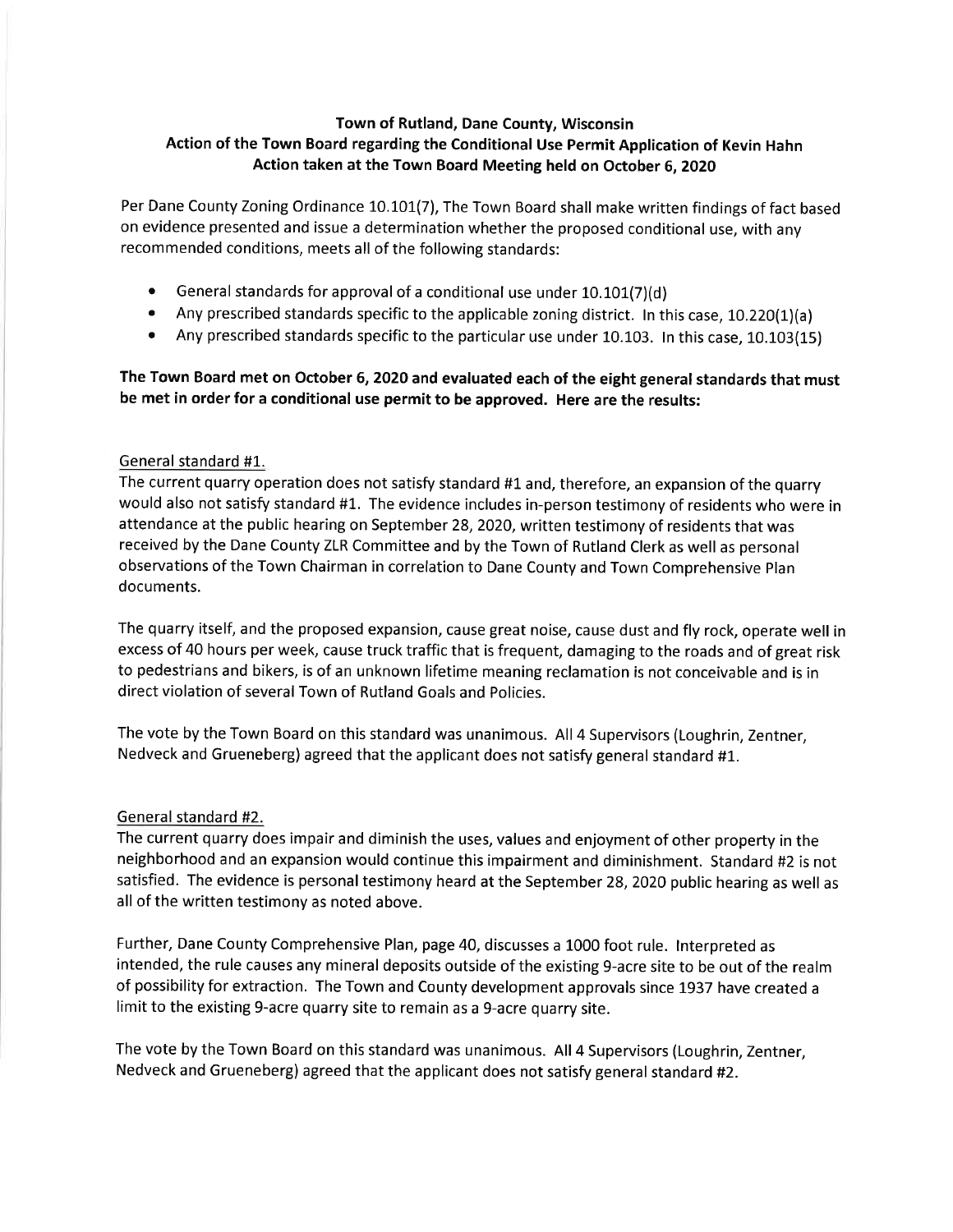#### General standard #3.

The current quarry has been in existence 83 years. Kevin Hahn estimates a remaining useful life of 25 years meaning the existing quarry will not begin a reclamation plan until after 100 years of operation. By extension, an expansion at this time would prevent current FP-35 land from being reclaimed for a very, very long time. Maybe another 100 years.

Standard number 3 requires that the conditional use will not "impede the normal and orderly development and improvement of the surrounding property for uses permitted in the district". This particular FP-35 land, if governed by an indefinite period of maybe as much as 100 years, most certainly "impedes the normal and orderly development" that would occur if the land was not governed by this CUP.

The vote by the Town Board on this standard was unanimous. All 4 Supervisors (Loughrin, Zentner, Nedveck and Grueneberg) agreed that the applicant does not satisfy general standard #3.

## General standard #4.

The current quarry has a well-documented problem with water. Un-regulated and un-controlled pumping out of the quarry and into ditches with the result of flooding areas and killing trees. The applicant has failed to rectify this problem in the years he has owned the current quarry but promises that things will be better if an expansion is permitted. Also, Center Road is not a safe road for the types of vehicular traffic required of the existing quarry and of any expansion. In addition, the current quarry has a history of not properly fencing the site and of not closing gates yet the applicant vows to do better with an expansion.

The documented evidence is clear that the applicant has failed to follow through on necessary site improvements in the past and therefor the Town Board members vote that he fails to satisfy this standard.

The vote by the Town Board on this standard was unanimous. All 4 Supervisors (Loughrin, Zentner, Nedveck and Grueneberg) agreed that the applicant does not satisfy general standard #4.

#### General standard #5.

This operation uses very large trucks. The town roads are being damaged. Also, the size of the trucks, the frequency of trucks approaching each other on narrow town roads with no shoulders, uncovered loads and poor driving habits all endanger pedestrians and bikers. The quarry operator has no other way to conduct business than with large, heavy, unregulated truck traffic. An expansion of the quarry will not minimize traffic congestion and this general standard is not satisfied.

The vote by the Town Board on this standard was unanimous. All 4 Supervisors (Loughrin, Zentner, Nedveck and Grueneberg) agreed that the applicant does not satisfy general standard #5.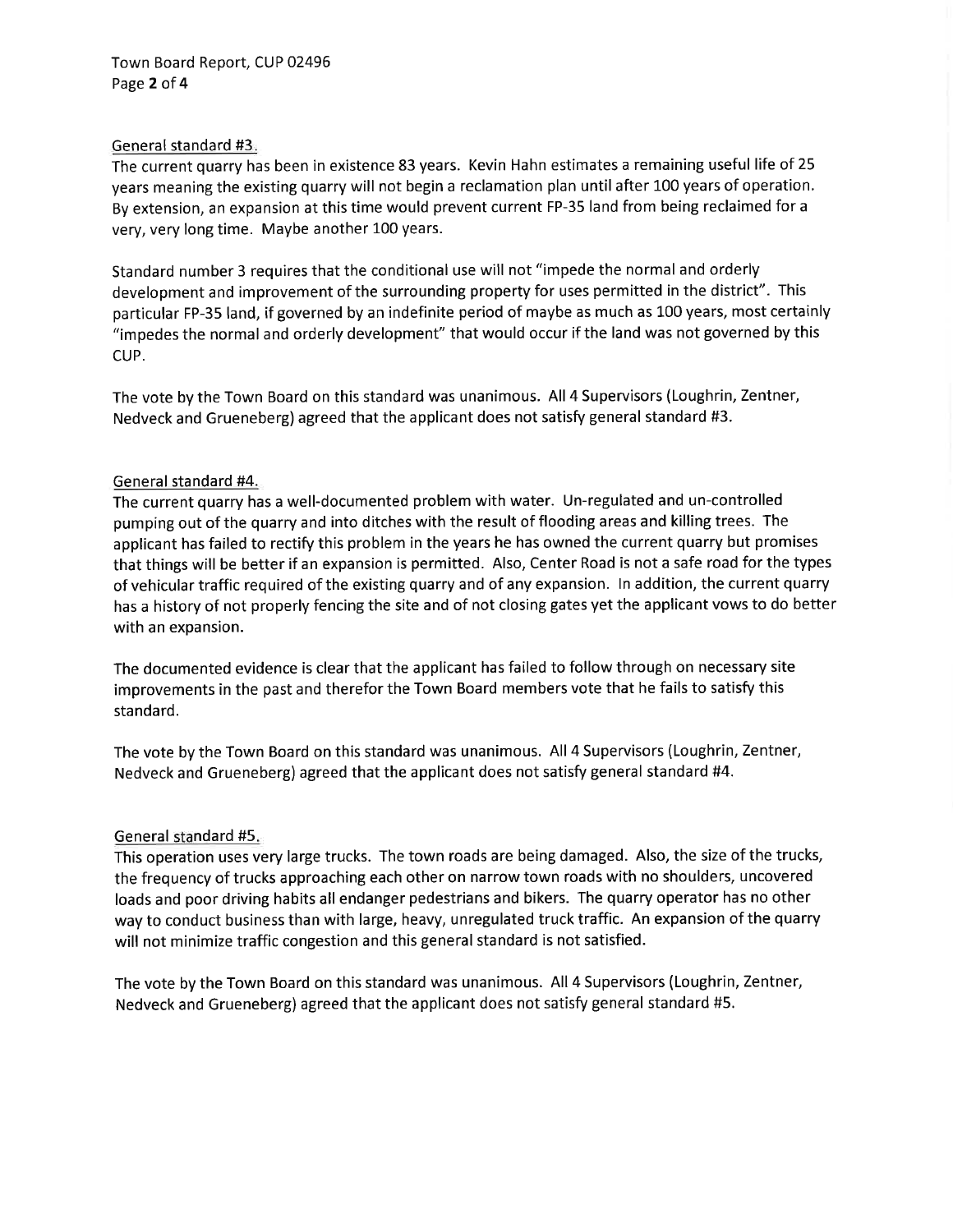#### General standard #6.

The Town Board members agreed that it is a Dane County Zoning responsibility to ensure compliance by the applicant with all applicable regulations of the zoning district.

The vote by the Town Board on this standard was unanimous. All 4 Supervisors (Loughrin, Zentner, Nedveck and Grueneberg) agreed that the applicant has satisfied general standard #6.

#### General standard #7.

The conditional use permit is not consistent with town and county comprehensive plans. This is evidenced in numerous places:

Incompatibility with the Dane County Comprehensive Plan as follows:

Dane County Comprehensive Plan

Page 31, Cemeteries

Policy #1. Ensure that existing cemeteries, public and private, are protected from development including transportation corridors.

#### Page 40. Mineral Resources

Supporting Objectives "C". Makes it clear that mineral extraction needs to be no nearer than 1,000 feet from nonfarm development. Since non-farm development occurred, this precludes the quarry from expanding.

#### Incompatibility with the Town of Rutland Comprehensive Plan as follows:

Town of Rutland Comprehensive Plan

Page 2-3; Goal 2; Transportation

Objective 1. Reduce the potential for traffic accidents and provide for safe transportation throughout the Town

Objective 3. Minimize the negative impacts of future transportation projects to the greatest extent possible.

Objective 4. Reduce the amount of non-local traffic passing through residential areas.

Page 2-4; Goal 3; Pedestrian and Bicycle Travel

- Objective 1. Increase opportunities for pedestrian and bicycle travel within the Town.
- Objective 2. Increase pedestrian and bicycle safety.
- Objective 3. Increase the number of miles of bike routes.

#### Page 2-6; Goal 6; Agricultural Preservation District

- Objective 1. Preserve existing farm operations.
- Objective 2. Permit development that enhances the growth of agriculture in the Town.
- Objective 3. Preserve the rural character of the Town.
- Policy 4(d) Commercial use to be limited to those uses having a minimal effect on existing nearby uses.
- Policy 4(e) Commercial use, if town roads are involved, the developer must demonstrate minimal impact to
- neighbors. The safety of access will be a major concern.

Policy 4(f) Commercial use to be limited in size and magnitude of operation so as to protect the rural atmosphere and scenic beauty of the town.

Policy 27 Continue to review nonmetallic mining proposals on a case-by-case basis.

Page 2-8; Goal 7; Land Use

Introductory sentence: Create a pattern of development that fosters the rural character and agricultural land preservation and that minimizes potential conflicts between incompatible uses.